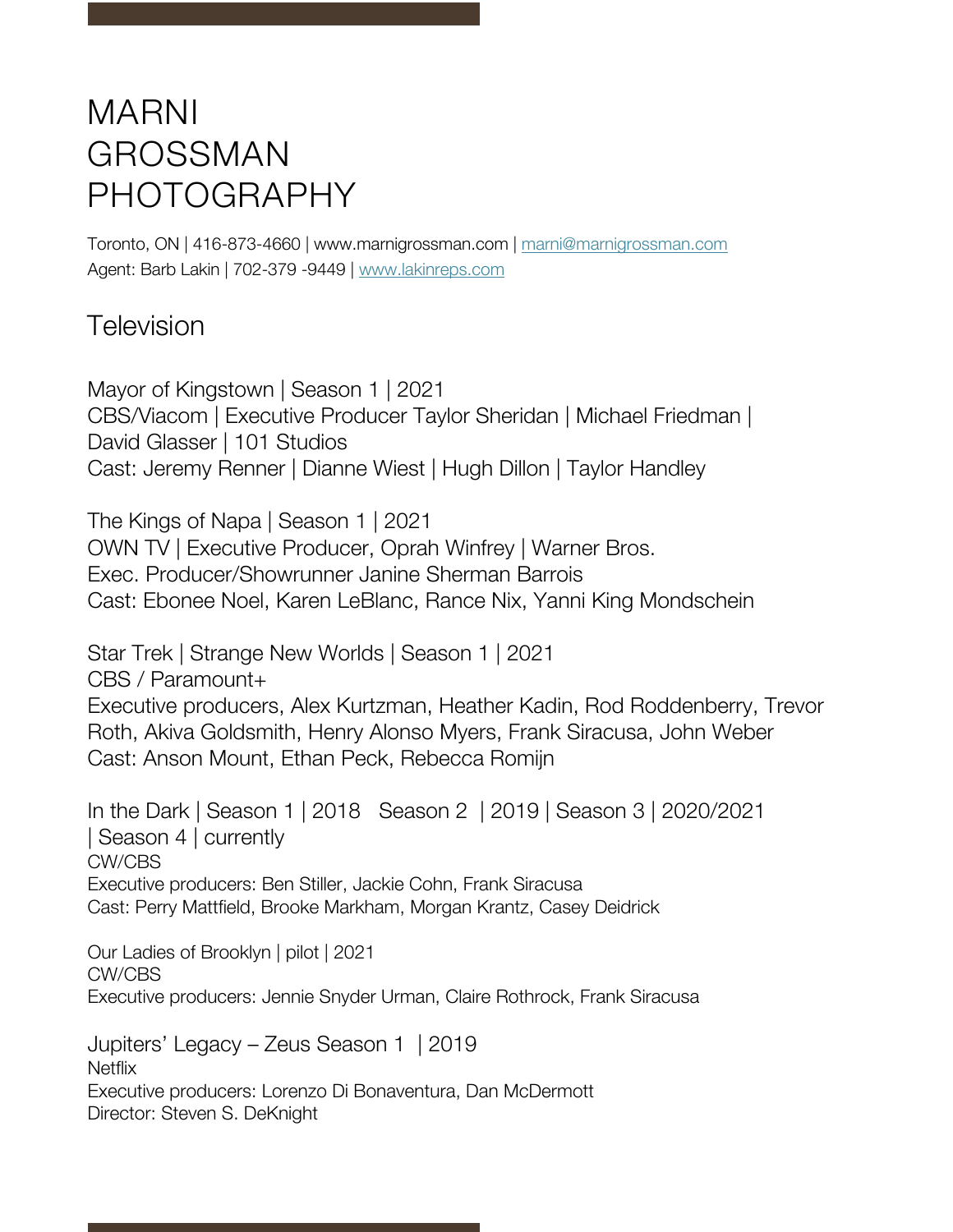Cast: Josh Duhamel, Ben Daniels, Leslie Bibb, Andrew Horton, Matt Latner

Grand Army – Daily | 2019 **Netflix** Executive producers: Katie Cappiello, Joshua Donen Director: Darnell Martin Cast: Odessa Adlon

Letterkenny – Season 5 | 2019 Executive producers: Jacob Tierney, Jared Keeso, Mark Montefiore Director: Jacob Tierney Cast: Dylan Playfair, Andrew Herr, Jared Keeso

Good Witch – Season 6 | Daily 2019 Crown Media Executive producers: Frank Siracusa, Craig Pryce, Darin Goldberg Director: Craig Price Cast: Catherine Bell, Catherine Disher, James Denton, Peter MacNeill

Frankie Drake Mysteries | 2019 **Shaftesbury** Executive producers: Christina Jennings, Scott Garvie Director: Mina Shum Cast: Lauren Lee Smith, Chantal Riley

Private Eyes – Season 4 | Daily 2019 Executive producers: Jocelyn Hamilton, Tecca Crosby, Jason Priestley, Lloyd Segan Director: Sanir Rehem Cast: Jason Priestley, Cindy Sampson, Barry Flatman

Impulse – Pilot | 2017-2018 Universal Cable Productions Executive producer: Doug Liman Cast: Maddie Hasson, David James Elliott

The Strain – Daily | 2017 FX Executive producers: Guillermo Del Toro, J. Miles Dale Cast: Corey Stoll, Kevin Durand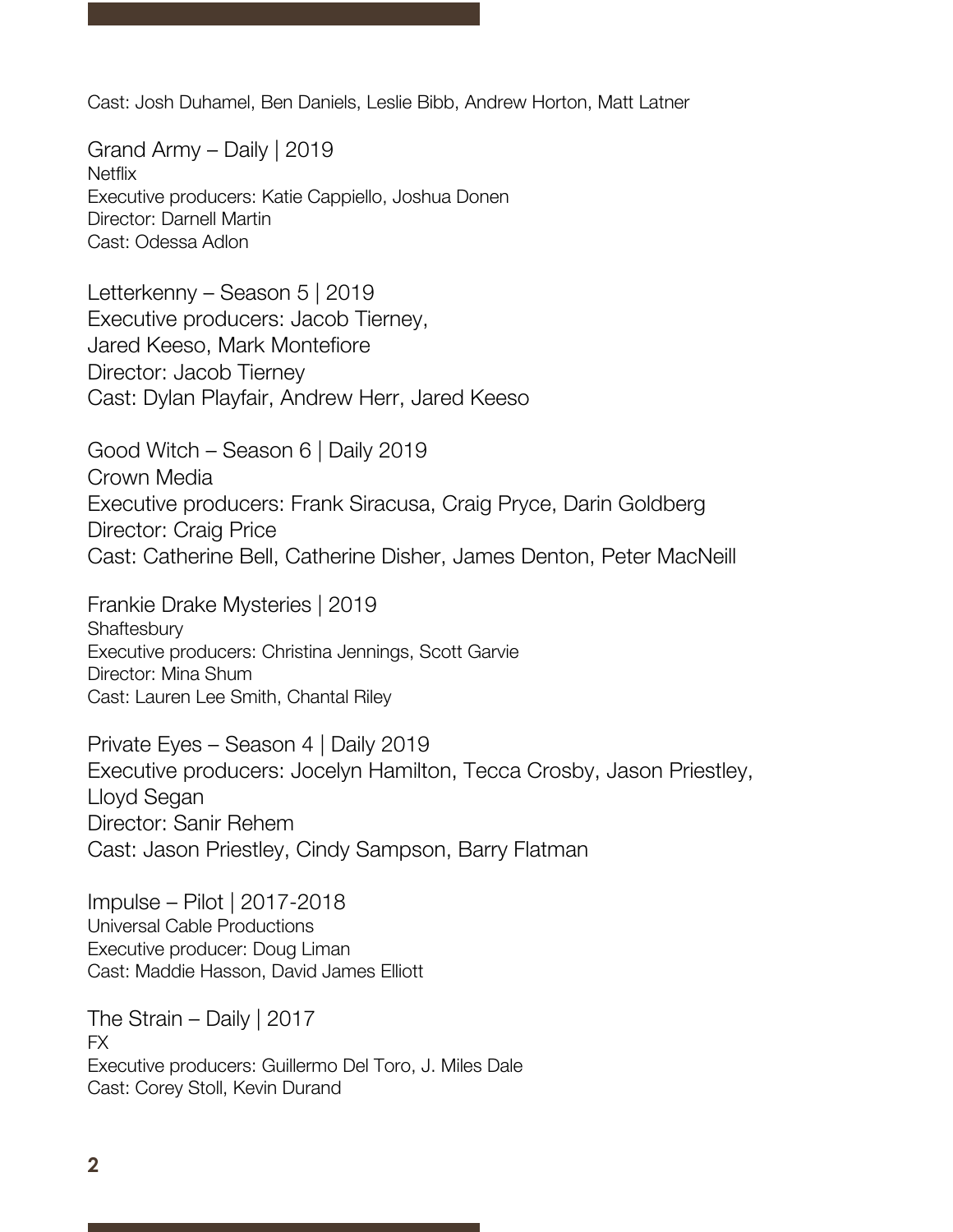Designated Survivor – Daily | 2016-2018 ABC/Netflix Executive producers: Keith Eisner, Jeff Melvin, Kiefer Sutherland Cast: Kiefer Sutherland, Natasha McElhone, Maggie Q

Rocky Horror Picture Show (Remake) – Daily | 2016 Fox Director: Kenny Ortega Cast: Tim Curry, Laverne Cox, Victoria Justice, Adam Lambe

Incorporated – Pilot | 2015 Syfy Executive producers: Matt Damon, Ben Affleck Cast: Sean Teale

Shadowhunters – Daily | 2015 ABC/Freeform Producers: Ed Decter, Michael Reisz, McG

Poor Richard's Almanack | 2015 USA Network Executive producers: Neil Marshall, Jim Danger Grey

Reign – Season 3 & 4 | 2015-2017 The CW Executive producers: Laurie McCarthy, Frank Siracusa Cast: Adelaide Kane, Megan Follows

Raising Expectations | 2015 Family Channel Executive producers: Bill O'Dowd, Tom Saunders Cast: Jason Priestley, Molly Ringwald

Beauty & The Beast | 2015 CBS Producers: Brad Kern, Frank Siracusa, Stuart Gillard Cast: Kristin Kruek, Jay Ryan Saving Hope – Daily | 2014 NBC/CTV Producer: Ilana Frank Cast: Wendy Crewson, Erica Durance

Stay with Me | 2011 CTV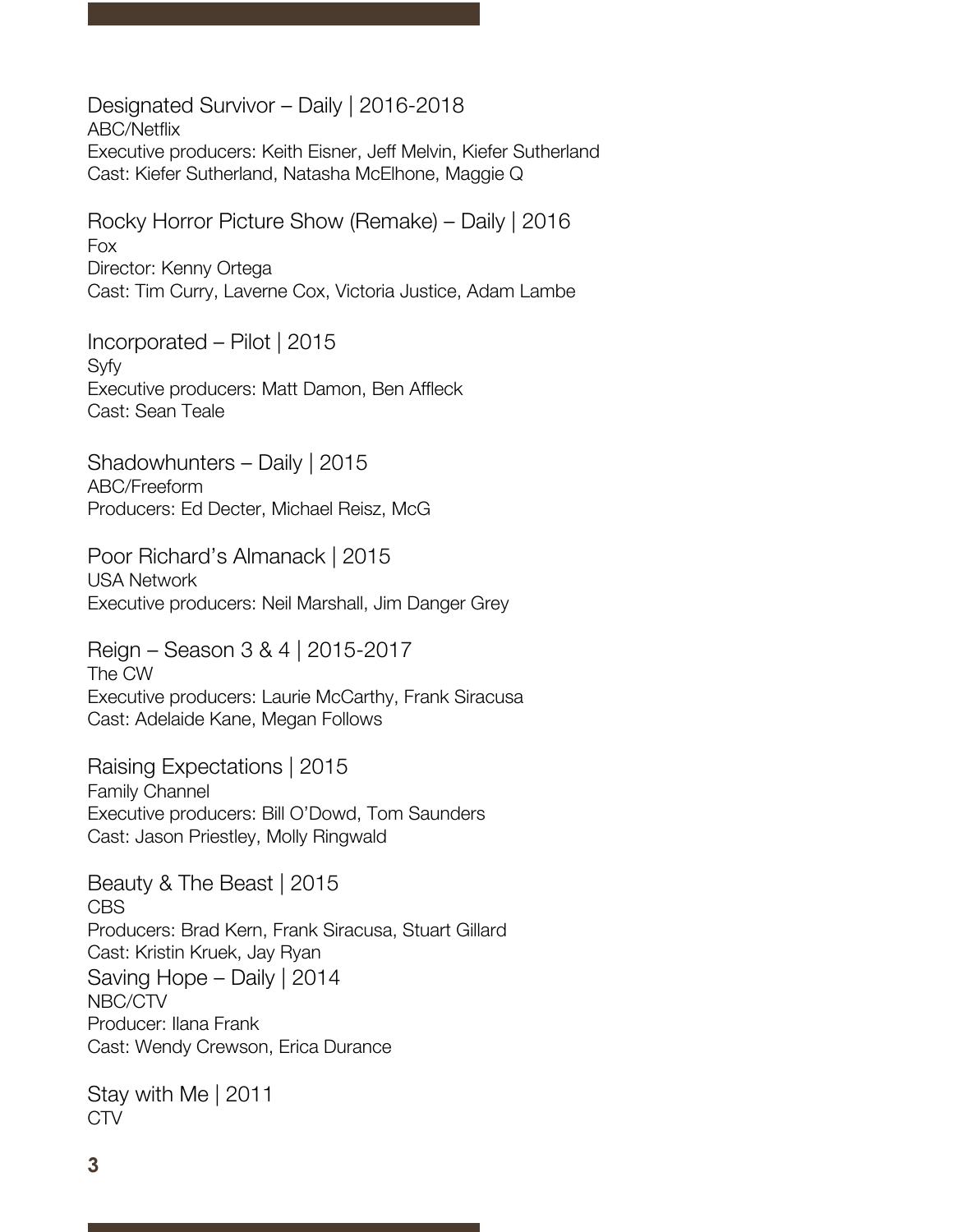Producers: Pierre Sarrazin, Suzette Couture Cast: Shaun Benson, Andrea Roth

Blue Bloods – Pilot | 2010 CBS Executive producers: Mitchell Burgess, Robin Green Cast: Tom Selleck, Donnie Wahlberg

Country Cottage Whiz Bang Films Producer: Paul Gross Cast: Malin Ackermann, Tyler Labine, Lucy Punch

Turn the Beat Around Independent Director: Bradley Walsh Cast: Romina D'Ugo

The Magic Flute Sullivan Entertainment Cast: Rutger Hauer

The Way CBS Cast: Jason Behr, Andrew McCarthy, Julia Ormond, Will Paton, Riley Smith, Peter Strauss

For the Love of a Child Lifetime Network Cast: Teri Polo, Peri Gilpin

**Mayday** CBS Cast: Aidan Quinn

Vinegar Gill CBS Cast: Mary Louis Parker Spirit Bear Tapestry Pictures/Marvista Cast: Ed Begley Jr., Mark Rendall, Graham Greene

It's Always Something: The Gilda Radner Story ABC/Merv Griffin Entertainment Cast: Jamie Gertz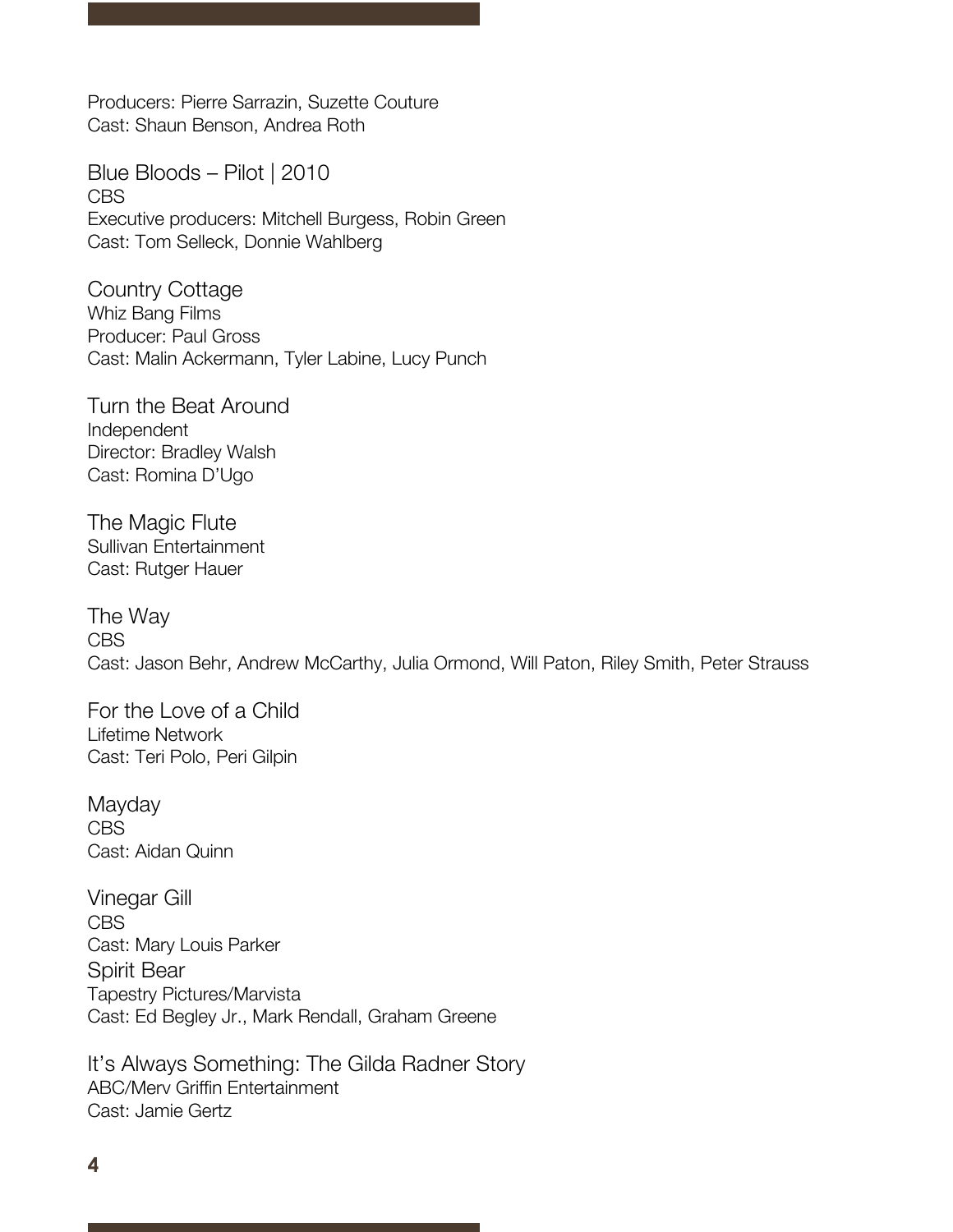Against the Grain Showtime Cast: Jeremy Irons, Nev Campbell, Sissy Spacek

Brady Bunch Goes to Washington Paramount Pictures/Fox Cast: Shelly Long, Gary Cole, Saul Rubinek

Tagged: The Johnathan Wamback Story Tapestry Pictures Cast: Tyler Hynes, Christopher Jacot, Janet-Laine Green

True Confessions Disney Channel Cast: Shia LaBeouf

Salem Witch Trials CBS/Alliance Atlantis Cast: Shirley MacLaine, Kirstie Alley

Black Iris Showtime/Paramount Pictures Cast: Laura Linney, Gena Rowlin

Haven CBS/Alliance Atlantis Cast: Natasha Richardson, Ann Bancroft

The Day Reagan was Shot Showtime Cast: Richard Dreyfuss, Richard Crenna

Guilty Hearts CBS Cast: Marcia Gay Harden, Treat Williams

The Fixer Showtime Cast: Jon Voight

One Kill CBS/Showtime